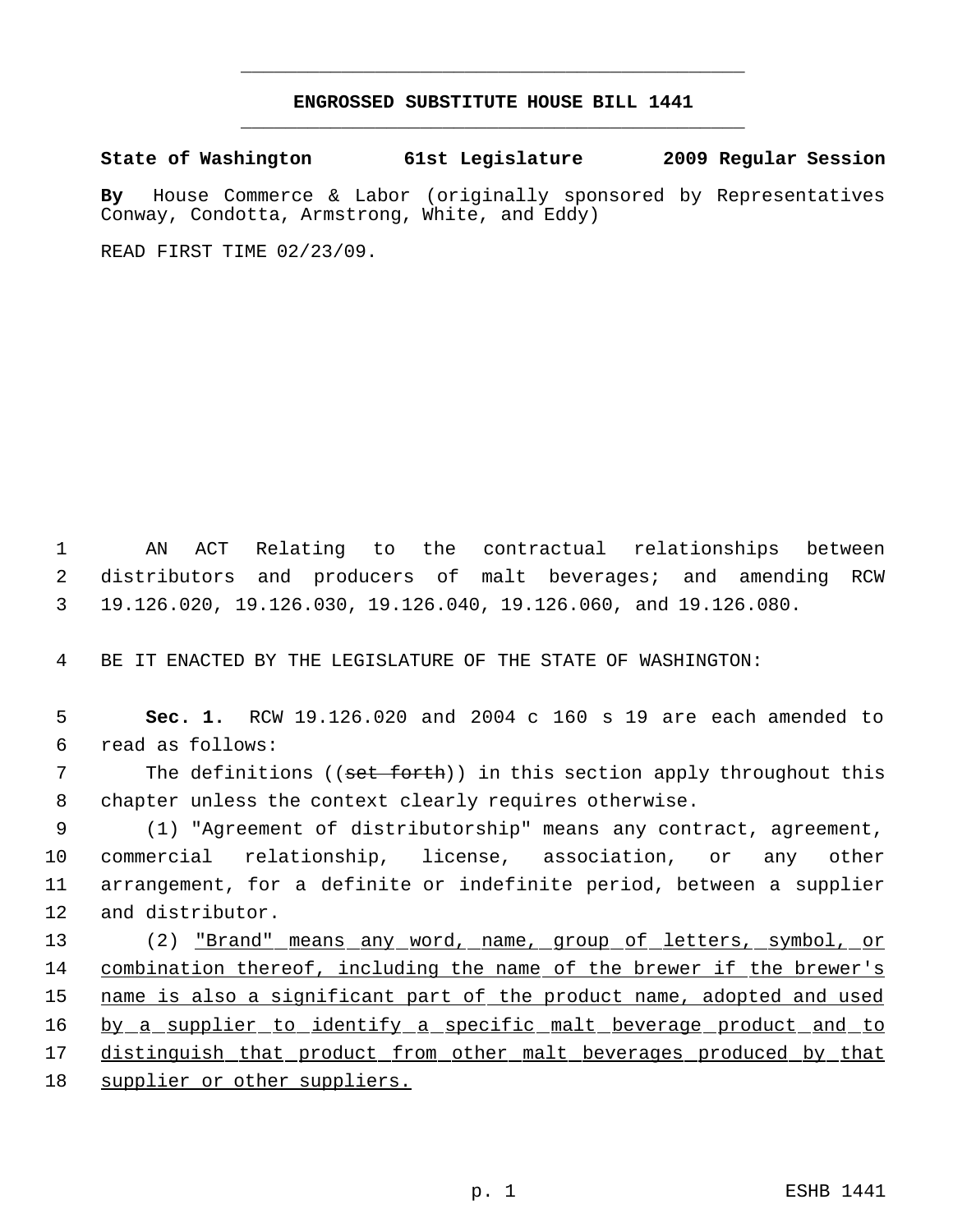(3) "Distributor" means any person, including but not limited to a component of a supplier's distribution system constituted as an independent business, importing or causing to be imported into this state, or purchasing or causing to be purchased within this state, any malt beverage for sale or resale to retailers licensed under the laws of this state, regardless of whether the business of such person is conducted under the terms of any agreement with a malt beverage manufacturer.

 $((+3))$   $(4)$  "Supplier" means any malt beverage manufacturer or importer who enters into or is a party to any agreement of distributorship with a wholesale distributor. "Supplier" does not include: (a) Any domestic brewery or microbrewery licensed under RCW 13 66.24.240 and producing less than ((fifty)) two hundred thousand barrels of malt liquor annually; (b) any brewer or manufacturer of malt 15 liquor producing less than  $((f\text{-}ff\text{-}f\text{-}g))$  two hundred thousand barrels of malt liquor annually and holding a certificate of approval issued under RCW 66.24.270; or (c) any authorized representative of malt liquor manufacturers who holds an appointment from one or more malt liquor 19 manufacturers which, in the aggregate, produce less than ((fifty)) two 20 hundred thousand barrels of malt liquor.

 $((4+))$  (5) "Malt beverage manufacturer" means every brewer, fermenter, processor, bottler, or packager of malt beverages located within or outside this state, or any other person, whether located within or outside this state, who enters into an agreement of distributorship for the resale of malt beverages in this state with any wholesale distributor doing business in the state of Washington.

27  $((+5))$  (6) "Importer" means any distributor importing beer into this state for sale to retailer accounts or for sale to other distributors designated as "subjobbers" for resale.

30  $((+6))$   $(7)$  "Authorized representative" has the same meaning as "authorized representative" as defined in RCW 66.04.010.

 $((\langle 7 \rangle)(8)$  "Person" means any natural person, corporation, partnership, trust, agency, or other entity, as well as any individual officers, directors, or other persons in active control of the activities of such entity.

 (9) "Successor distributor" means any distributor who enters into 37 an agreement, whether oral or written, to distribute a brand of malt beverages after the supplier with whom such agreement is made or the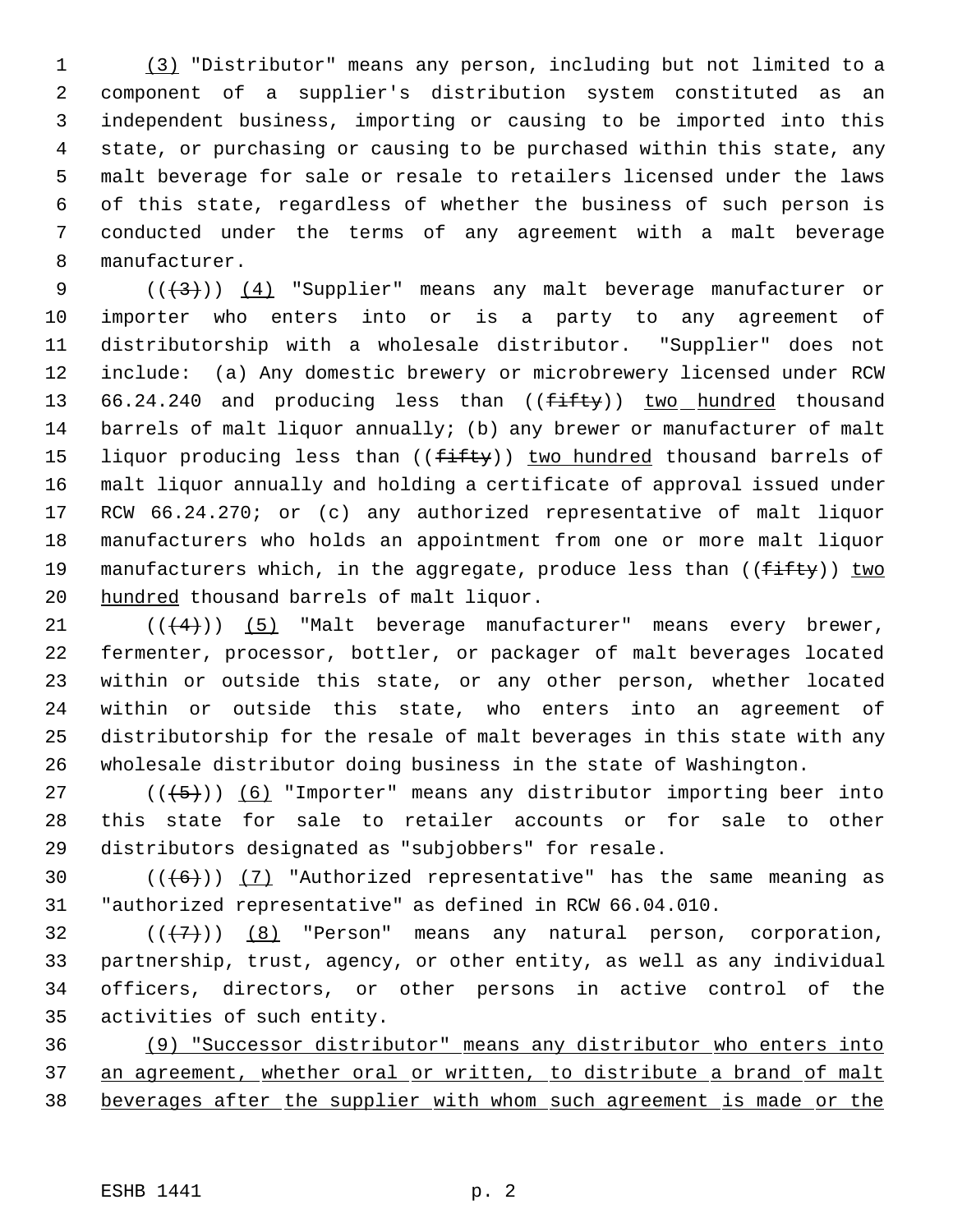1 person from whom that supplier acquired the right to manufacture or 2 distribute the brand has terminated, canceled, or failed to renew an 3 agreement of distributorship, whether oral or written, with another distributor to distribute that same brand of malt beverages.

 (10) "Terminated distributor" means a distributor whose agreement of distributorship with respect to a brand of malt beverages, whether oral or written, has been terminated, canceled, or not renewed.

 (11) "Terminated distribution rights" means distribution rights 9 with respect to a brand of malt beverages which are lost by a 10 terminated distributor as a result of termination, cancellation, or nonrenewal of an agreement of distributorship for that brand.

 **Sec. 2.** RCW 19.126.030 and 1984 c 169 s 3 are each amended to read as follows:

14 Suppliers are entitled to the following protections which ((shall 15 be)) are deemed to be incorporated  $((\frac{1}{10} + \frac{1}{10}))$  into every agreement of distributorship:

 (1) Agreements between suppliers and wholesale distributors shall be in writing;

 (2) A wholesale distributor shall maintain the financial and competitive capability necessary to achieve efficient and effective 21 distribution of the supplier's products;

 (3) A wholesale distributor shall maintain the quality and integrity of the supplier's product in the manner set forth by the supplier;

 (4) A wholesale distributor shall exert its best efforts to sell the product of the supplier and shall merchandise such products in the stores of its retail customers as agreed between the wholesale 28 distributor and supplier;

 (5) The supplier may cancel or otherwise terminate any agreement with a wholesale distributor immediately and without notice if the 31 reason for such termination is fraudulent conduct in any of the wholesale distributor's dealings with the supplier or its products, insolvency, the occurrence of an assignment for the benefit of creditors, bankruptcy, or suspension in excess of fourteen days or revocation of a license issued by the state liquor board;

(6) A wholesale distributor shall give the supplier prior written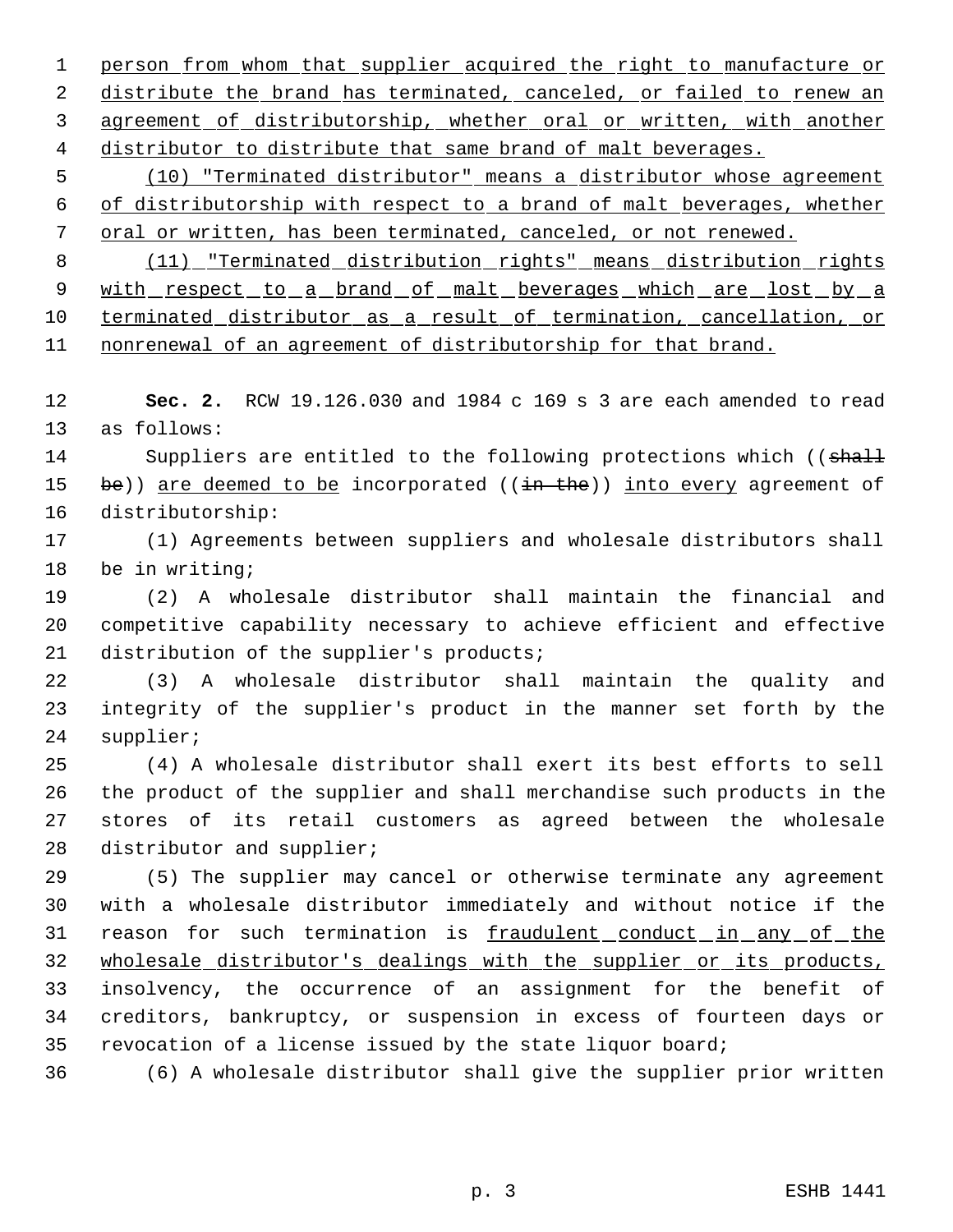notice, of not less than ninety days, of any material change in its ownership or management and the supplier has the right to reasonable prior approval of any such change; and

 (7) A wholesale distributor shall give the supplier prior written notice, of not less than ninety days, of the wholesale distributor's intent to cancel or otherwise terminate the distributorship agreement.

 **Sec. 3.** RCW 19.126.040 and 1984 c 169 s 4 are each amended to read as follows:

 Wholesale distributors are entitled to the following protections 10 which ((shall be)) are deemed to be incorporated ((in the)) into every agreement of distributorship:

 (1) Agreements between wholesale distributors and suppliers shall be in writing;

 (2) A supplier shall give the wholesale distributor at least sixty days prior written notice of the supplier's intent to cancel or otherwise terminate the agreement, unless such termination is based on 17 a reason set forth in RCW 19.126.030(5) or results from a supplier 18 acquiring the right to manufacture or distribute a particular brand and 19 electing to have that brand handled by a different distributor. The notice shall state all the reasons for the intended termination or cancellation. Upon receipt of notice, the wholesale distributor shall have sixty days in which to rectify any claimed deficiency. If the deficiency is rectified within this sixty-day period, the proposed 24 termination or cancellation is null and void and without legal effect;

 (3) ((The wholesale distributor is entitled to compensation for the laid-in cost of inventory and liquidated damages measured on the fair 27 market price of the business as provided for in the agreement for any termination of the agreement by the supplier other than termination for 29 cause, for failure to live up to the terms and conditions of the 30 agreement, or any reason set forth in RCW  $19.126.030(5)$ ; and

 $(4)$ )) The wholesale distributor may sell or transfer its business, or any portion thereof, including the agreement, to successors in interest upon prior approval of the transfer by the supplier. No supplier may unreasonably withhold or delay its approval of any transfer, including wholesaler's rights and obligations under the terms of the agreement, if the person or persons to be substituted meet reasonable standards imposed by the supplier.

## ESHB 1441 p. 4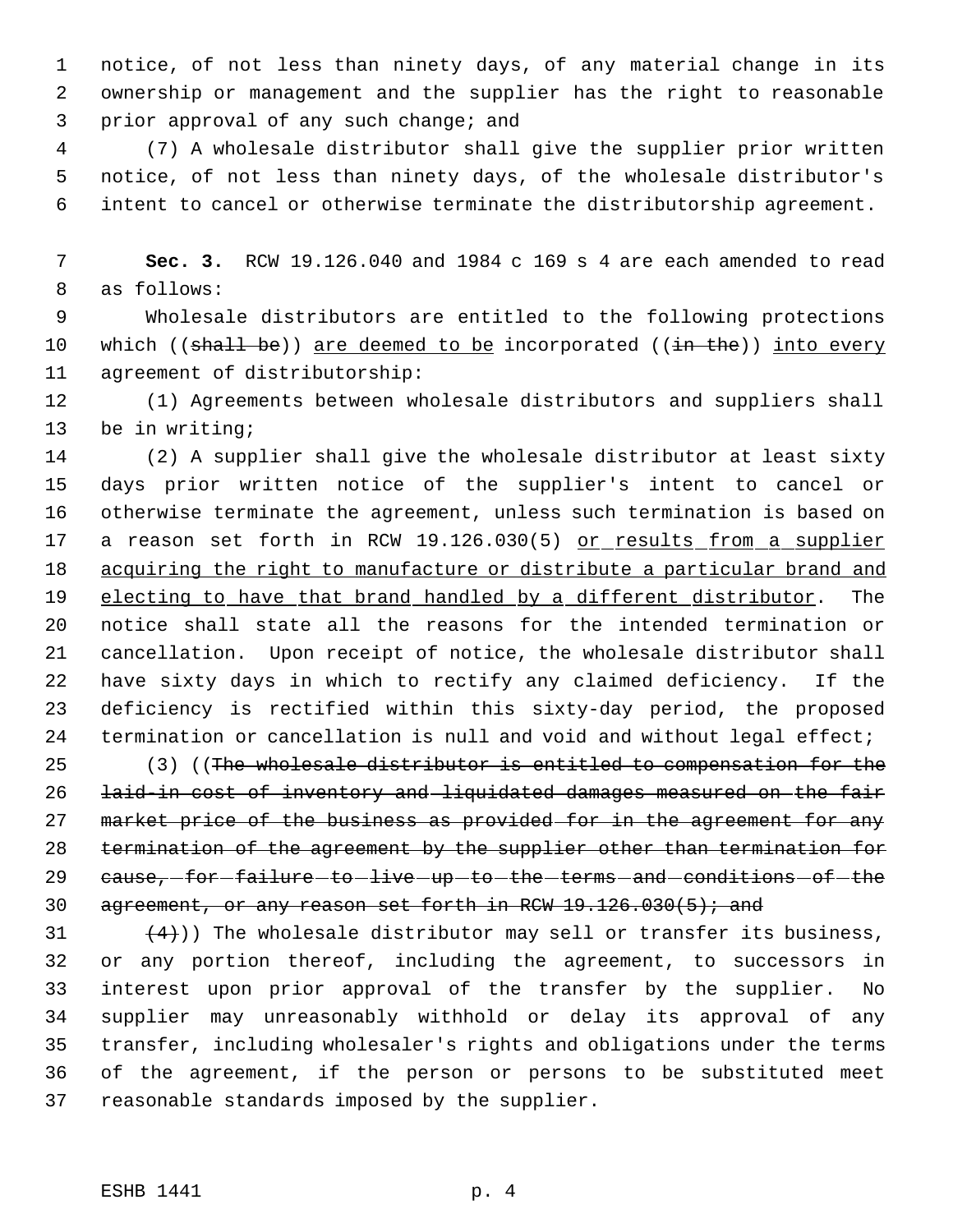(4) If an agreement of distributorship is terminated, canceled, or not renewed for any reason other than for cause, failure to live up to the terms and conditions of the agreement, or a reason set forth in RCW 19.126.030(5), the wholesale distributor is entitled to compensation from the successor distributor for the laid-in cost of inventory and for the fair market value of the terminated distribution rights. For purposes of this section, termination, cancellation, or nonrenewal of a distributor's right to distribute a particular brand constitutes 9 termination, cancellation, or nonrenewal of an agreement of distributorship whether or not the distributor retains the right to continue distribution of other brands for the supplier. In the case of terminated distribution rights resulting from a supplier acquiring the 13 right to manufacture or distribute a particular brand and electing to have that brand handled by a different distributor, the affected 15 distribution rights will not transfer until such time as the compensation to be paid to the terminated distributor has been finally determined by agreement or arbitration.

 (5) When a terminated distributor is entitled to compensation under subsection (4) of this section, a successor distributor must compensate the terminated distributor for the fair market value of the terminated distributor's rights to distribute the brand, less any amount paid to the terminated distributor by a supplier or other person with respect to the terminated distribution rights for the brand. If the terminated 24 distributor's distribution rights to a brand of malt beverages are divided among two or more successor distributors, each successor 26 distributor must compensate the terminated distributor for the fair 27 market value of the distribution rights assumed by that successor 28 distributor, less any amount paid to the terminated distributor by a supplier or other person with respect to the terminated distribution rights assumed by the successor distributor. A terminated distributor 31 may not receive total compensation under this subsection that exceeds the fair market value of the terminated distributor's distribution 33 rights with respect to the affected brand. Nothing in this section shall be construed to require any supplier or other third person to make any payment to a terminated distributor.

 (6) For purposes of this section, the "fair market value" of distribution rights as to a particular brand means the amount that a willing buyer would pay and a willing seller would accept for such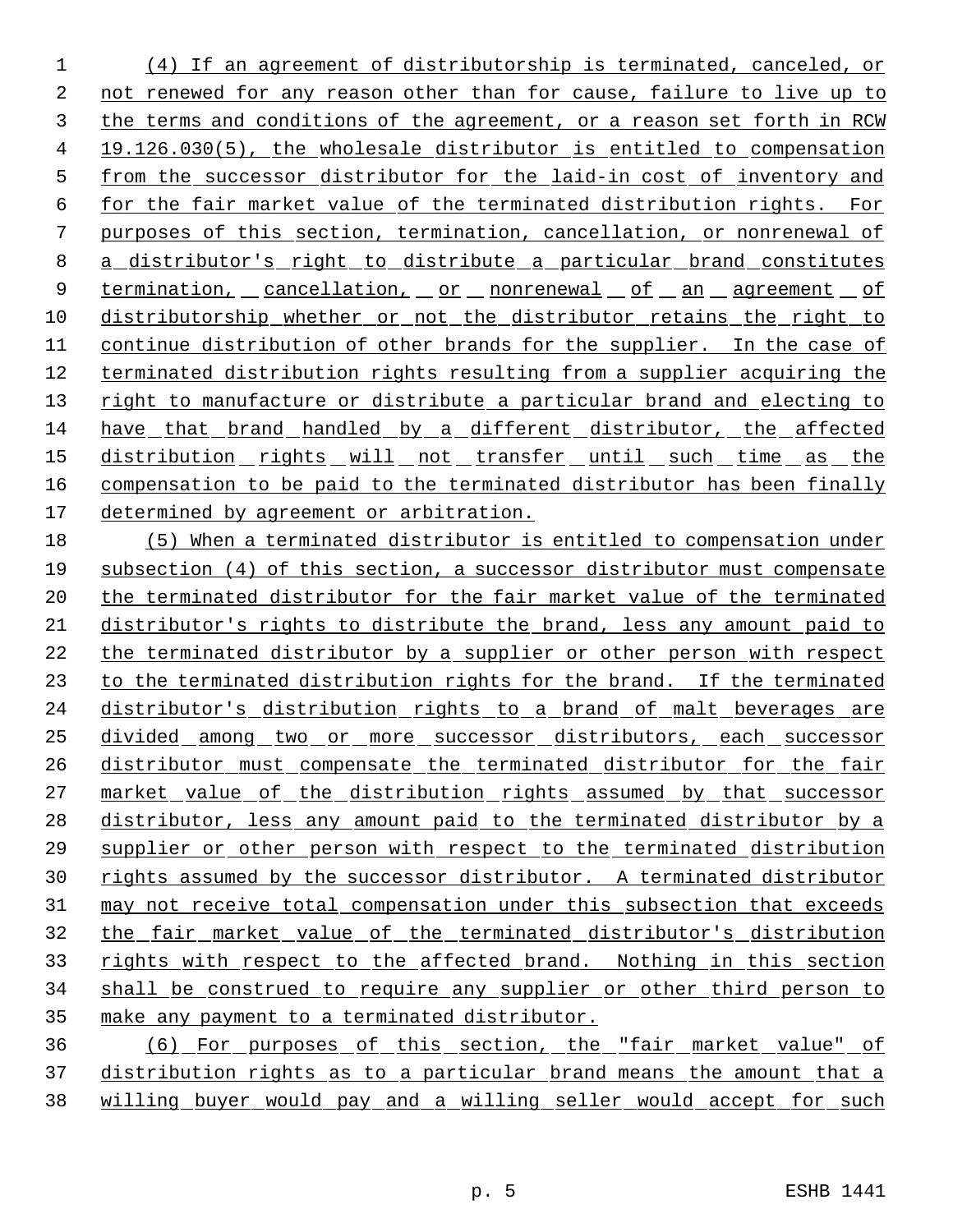distribution rights when neither is acting under compulsion and both have knowledge of all facts material to the transaction. "Fair market value" is determined as of the date on which the distribution rights 4 are to be transferred in accordance with subsection (4) of this section.

 (7) In the event the terminated distributor and the successor distributor do not agree on the fair market value of the affected distribution rights within thirty days after the terminated distributor 9 is given notice of termination, the matter must be submitted to binding arbitration. Unless the parties agree otherwise, such arbitration must be conducted in accordance with the American arbitration association commercial arbitration rules with each party to bear its own costs and attorneys' fees.

 (8) Unless the parties otherwise agree, or the arbitrator for good cause shown orders otherwise, an arbitration conducted pursuant to subsection (7) of this section must proceed as follows: (a) The notice 17 of intent to arbitrate must be served within forty days after the terminated distributor receives notice of terminated distribution rights; (b) the arbitration must be conducted within ninety days after 20 service of the notice of intent to arbitrate; and (c) the arbitrator or arbitrators must issue an order within thirty days after completion of the arbitration.

23 (9) In the event of a material change in the terms of an agreement 24 of distribution, the revised agreement must be considered a new agreement for purposes of determining the law applicable to the 26 agreement after the date of the material change, whether or not the 27 agreement of distribution is or purports to be a continuing agreement 28 and without regard to the process by which the material change is effected.

 **Sec. 4.** RCW 19.126.060 and 1984 c 169 s 6 are each amended to read as follows:

 In any action or arbitration brought by a wholesale distributor or 33 a supplier pursuant to this chapter, other than an arbitration to determine the compensation due to a terminated distributor under RCW 19.126.040(4), the prevailing party shall be awarded its reasonable attorney's fees and costs.